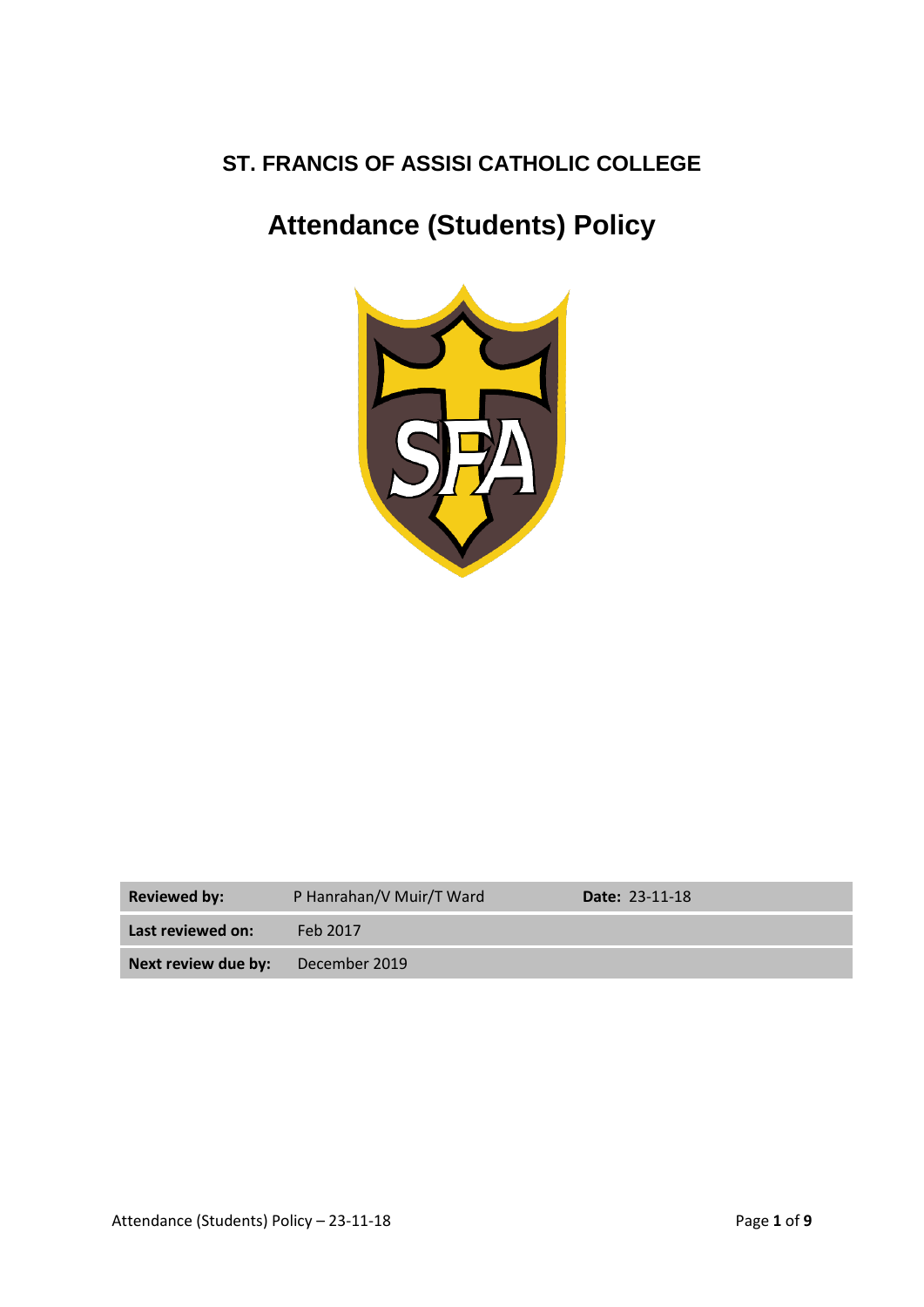# **1.0 Purpose of Policy/Procedure/Guidance:**

Our mission in this college is to provide an excellent education for all our students. We expect that all students attend St. Francis of Assisi College in order, to learn and to further develop their faith and work hard in a Catholic environment.

Striving for excellence is part of our spirituality; we must try to become the best we can, whatever our talents and abilities.

A central expectation is that every child has a minimum attendance record of 97.5% (exceptional circumstances excluded).

#### **2.0 Definitions and Abbreviations:**

EWO – Education Welfare Officer HAL – Head of Achievement and Learning

#### *Understanding Your Child's Absence and Attendance Profile –* See **Appendix One**

#### **3.0 Processes and Procedures:**

- Ensure that every child makes at least good progress by regularly attending school
- Encourage a positive approach to attendance and punctuality
- Challenge and reduce levels of authorised and unauthorised absences
- Promote a consistent approach by all staff
- Regularly monitor attendance and set realistic targets for improvement
- Recognise and reward good attendance
- Emphasise to parents and students the link between attendance and attainment
- Provide clearly defined procedures and expectations that are easily understood by all
- Track, monitor, analyse and act upon attendance concerns through the use of a caseload (focussing on known poor attenders and vulnerable groups).

#### **4.0 Roles and Responsibilities:**

See Appendix Two

#### **5.0 Legislative Information:**

As a "Good" school with "Outstanding features", we recognise that the following are indicators of a successful educational establishment:

- Treat attendance as a priority within the school community
- Have a clear policy on absence
- Use systems effectively for monitoring attendance
- Use data and other information to improve school and student performance
- Promote the importance of good attendance to students and their parent/carers
- Intervene early when individual student absence gives cause for concern
- Reward and celebrate good and improved attendance
- Make use of additional support for students and parents with greatest need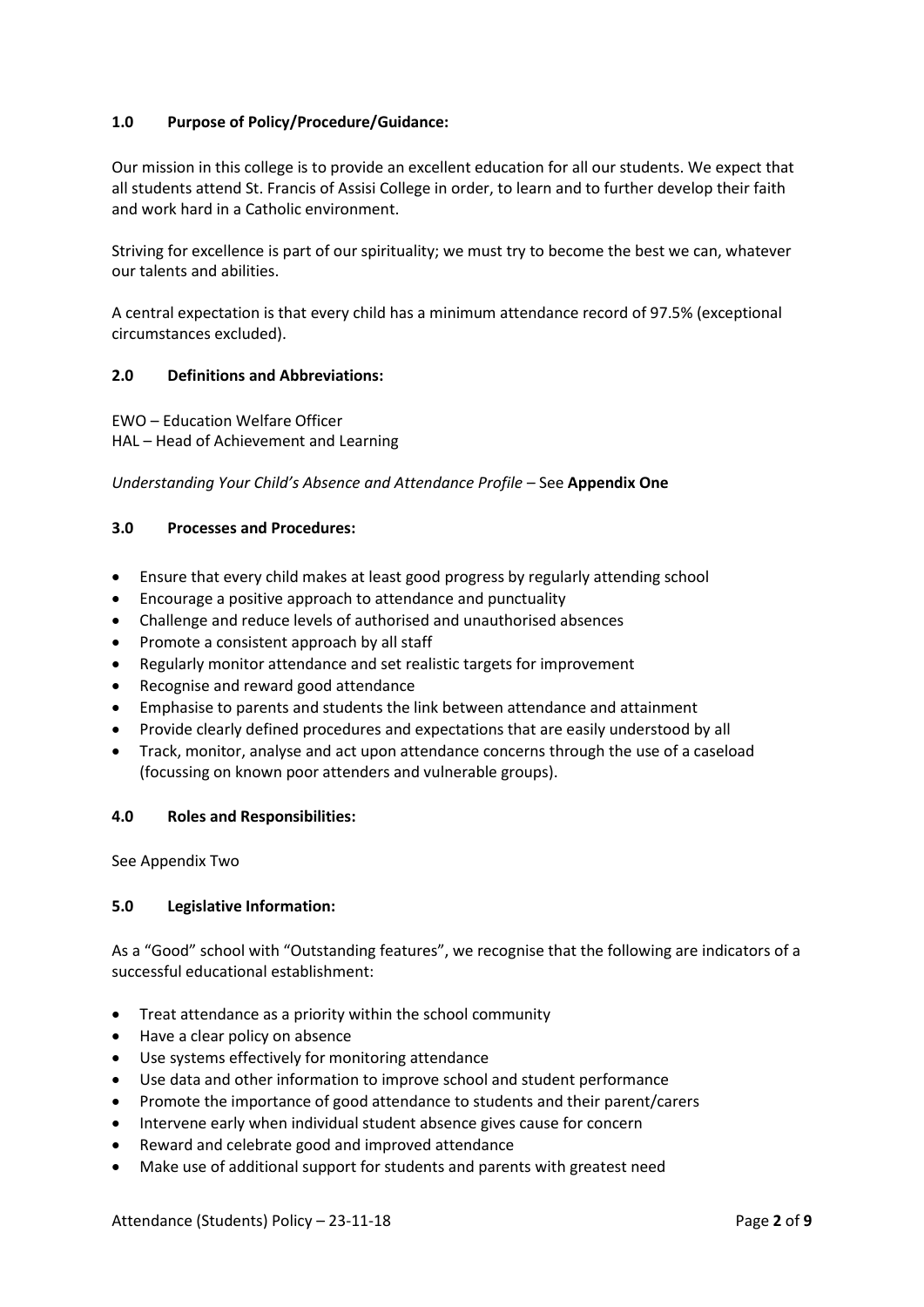# **6.0 Associated Policies/References:**

Safeguarding Procedures

# **7.0 Appendices and Contacts:**

- Appendix One *Understanding Your Child's Absence and Attendance Profile*
- Appendix Two *Roles and Responsibilities*
- Appendix Three Policy notes for Website

## **Appendix 1**

#### **Understanding your child's absence and attendance profile**

The following codes are used by St. Francis when recording absence or attendance.

| $\bigwedge$  | Student is present during a.m. and p.m.                                                                                                               |
|--------------|-------------------------------------------------------------------------------------------------------------------------------------------------------|
| B            | Student is attending an approved educational activity off-site.                                                                                       |
| $\mathsf{C}$ | Student is absent from school. Absence is authorised by school.                                                                                       |
| D            | Student has dual registration and is attending other establishment.                                                                                   |
| E            | Student is excluded from school. This is an authorised absence.                                                                                       |
| G            | Family Holiday taken but not agreed with school or in excess of agreed time. This is an<br>unauthorised absence.                                      |
| H            | Family Holiday agreed with school in advance. This is an authorised absence.                                                                          |
| $\mathbf{I}$ | Illness (not medical or dental appointments) This is an authorised absence.                                                                           |
| $\mathsf{J}$ | Student is attending an approved interview with an educational establishment. This is an<br>approved attendance.                                      |
| L            | Student is present but arrived late before the registers were closed.                                                                                 |
| M            | Student attends medical or dental appointment and misses registration. This is an                                                                     |
|              | authorised absence provided evidence is shown to the child's tutor.                                                                                   |
| N            | No reason has yet been provided for absence. This is an unauthorised absence.                                                                         |
| $\mathsf{O}$ | An unauthorised absence not covered by any other code. Examples- birthday/shopping/hair                                                               |
|              | cut etc.                                                                                                                                              |
| P            | Student is attending an approved sporting activity. This counts as an attendance mark.                                                                |
| ${\sf R}$    | Student is taking part in a day set aside for religious observance. This is an authorised<br>absence.                                                 |
| S            | Student is on approved study leave from school. This is an authorised absence.                                                                        |
| $\mathsf T$  | Student is a member of a travelling family. This is an authorised absence.                                                                            |
| U            | Student is late after registration is closed (Usually after 30 minutes). This counts as an<br>unauthorised absence.                                   |
| $\mathsf{V}$ | Student is attending an approved educational visit or trip. This counts as an attendance                                                              |
| W            | mark.                                                                                                                                                 |
|              | Student is attending an approved Work Experience activity. This counts as an attendance<br>mark.                                                      |
| X            | Untimetabled sessions for non-compulsory school-age students.                                                                                         |
| Υ            |                                                                                                                                                       |
|              | Student cannot attend school because of an enforced closure. Examples-floods, snow, burst<br>boiler etc. This is not counted for attendance purposes. |
| Z            | Student was not on the school role at this time.                                                                                                      |
|              |                                                                                                                                                       |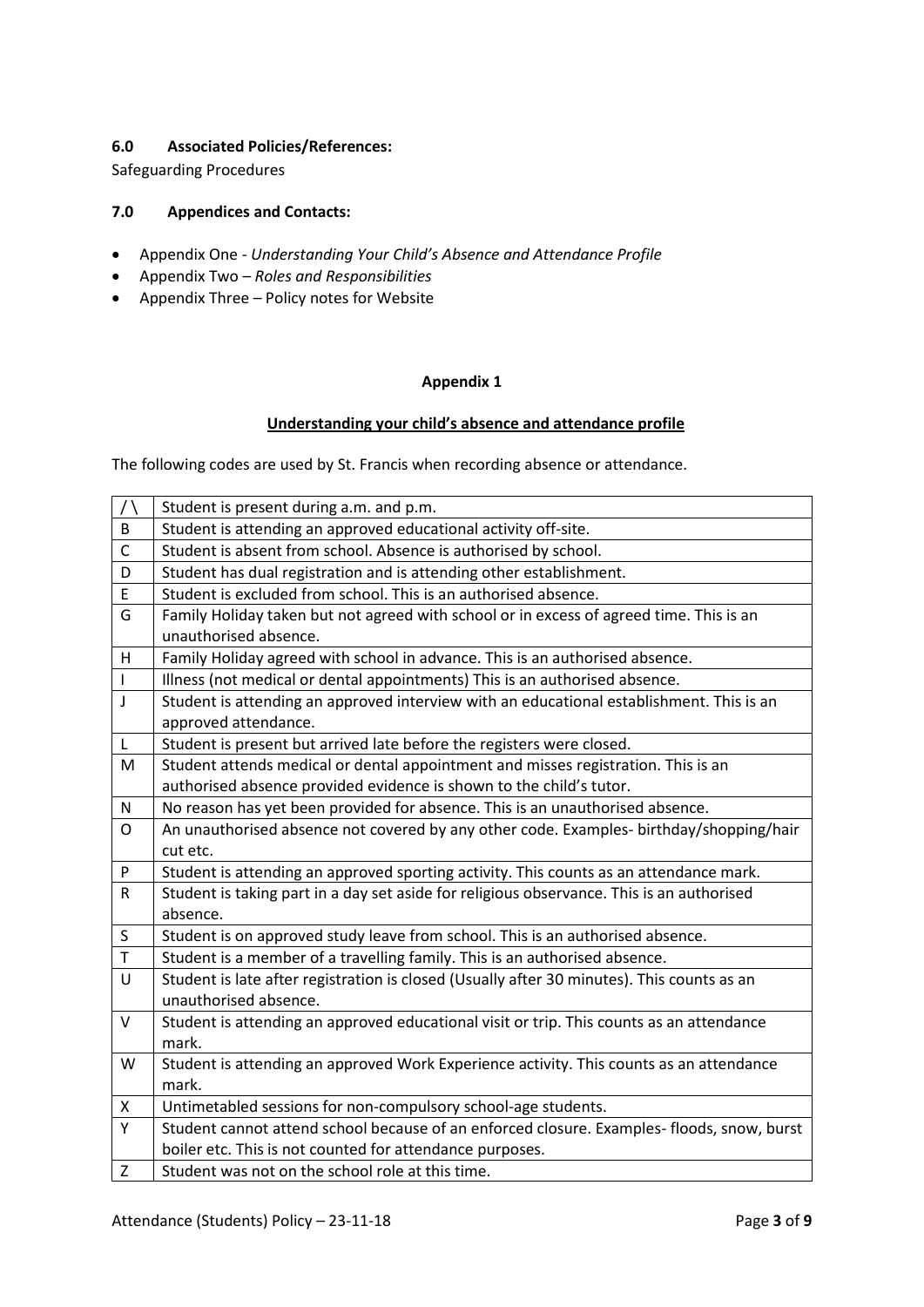| # Student is not required to attend as the school is closed to them. Not counted in attendance |
|------------------------------------------------------------------------------------------------|
| I data.                                                                                        |

#### **Appendix 2**

#### **Student Attendance Policy – Roles and Responsibilities**

Every student has a right to access the education to which he/she is entitled. Students, parents and teachers share the responsibility for ensuring that attendance rates at St. Francis of Assisi College are maximised and that rates of unauthorised absenteeism are kept to a minimum.

As a college we recognise that punctual and regular attendance alongside high standards of behaviour is an essential prerequisite to effective learning and we are therefore committed to improving levels of attendance, punctuality and positive behaviour.

The college actively promotes a teaching and learning ethos which encourages all students to attend whatever their level of ability or need.

#### **Teachers should:**

- Set an example of excellent attendance and punctuality at all times
- Ensure that registers are accurately completed at morning and afternoon sessions and individual lessons.
- Codes which require an action must be followed up, by the tutor, within a suitable time frame
- Challenge poor attendance and punctuality by following up any suspected infringements on a daily basis contacting parents/carer as necessary
- Ensure that attendance checks during all lessons are carried out in accordance with school policy and respond immediately to any suspected internal truancy by informing the School Attendance Officer
- Inform HALs and office staff of any suspicious or inappropriate reasons for absence immediately and contact parents/carers
- Implement appropriate college sanctions to challenge non-attendance or poor punctuality
- Maintain accurate records of letters and phone calls from home ensuring that the correct codes for absence are recorded in roll call
- Promote excellent attendance by highlighting college targets
- Celebrate excellent attendance in tutor groups and assemblies
- Reward excellent attendance through the issuing of commendations, certificates and prizes to individuals and tutor groups
- Encourage students to arrive punctually at all registration, assemblies and classes through being actively involved in moving students from the playground, dining room, corridors and field. (Staff on morning duty, break duty and lunch duty have a special responsibility in these situations)
- Make sure that their students are released on time to allow them to arrive punctually at their next lesson.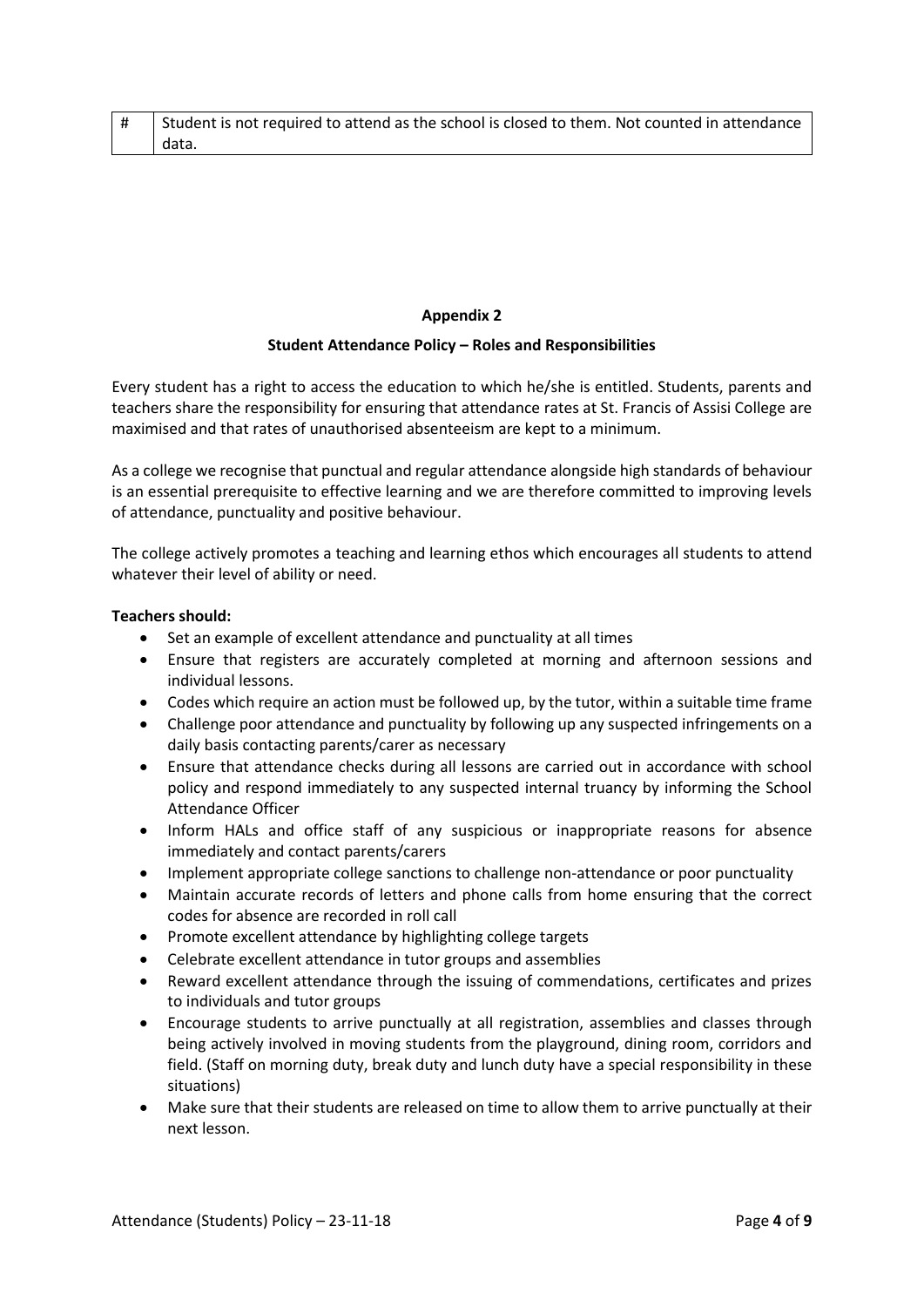#### **Parent/Carers should:**

- Ensure their child attends college regularly and punctually
- Ensure that they contact college as soon as is reasonably practical to do so whenever their child is unable to attend
- Send a note/letter with their child when he/she returns to college following an absence
- Ensure that their child arrives in college well prepared for the working day having the necessary equipment with them and having completed their homework
- Contact staff in confidence whenever any problem occurs that affects their child's ability to attend college regularly and punctually or affects their ability to perform effectively. (**N.B**. This may include family illnesses or difficult circumstances)
- Respond quickly to any problems/concerns raised by college concerning their child's attendance or punctuality
- Never condone their child's absence from college unless it is absolutely necessary. **N.B.** Slight colds/illnesses, shopping, birthdays, trips out and holidays are not acceptable reasons for absence. Medical and dental appointments should be arranged **OUTSIDE** normal college times. If appointments **HAVE** to be taken during school hours, please contact school via telephone or student's planner. A copy of appointment card or letter if possible.
- Support any college sanctions that have been applied to their child to ensure improved attendance or punctuality
- Check attendance reports to ensure that they are an accurate record of their child's attendance at college and inform staff of any errors/concerns that have been noted
- Expect contact from the college if their child is absent and there has been no explanation from home.
- Expect a communication or visit from the Education Welfare Officer should any pattern of regular poor punctuality, unexplained absence or condoned absence be noted or suspected with regard to their child.

#### **Students should:**

- Attend regularly. **N.B.** Slight colds/illnesses,shopping, birthdays, trips out and holidays are not acceptable reasons for absence. Medical and dental appointments should be arranged **OUTSIDE** normal college times. If appointments **HAVE** to be taken during school hours please have a note in your planner and a copy of appointment card or letter if possible.
- Arrive on time for the start of the college day being appropriately prepared for a day of work
- Ensure that they attend all roll call periods and the start of each lesson punctually, making sure that their attendance has been recorded by their teacher
- Be aware of their own attendance profile and whether they are meeting their target (minimum 95%)
- Follow procedures for the recording of their late arrival at the college reception desk by completing the late book
- Ask their parents/carers to inform college of the reason for their absence by telephoning college at their earliest opportunity
- Draw their tutor's attention to the reason for absence
- Strive to catch up with any work missed as a result of absence from college
- Expect to be given sanctions for poor punctuality or truancy and their parents/carers informed of the reason for the sanction
- Inform their tutor or HAL of any reasons why they are unable to improve their attendance or punctuality so that assistance may be given as necessary

**Parents are requested to ensure that reasons for absence are always provided. A student with many unauthorised absences is likely to present a poor profile of themselves to future employers.**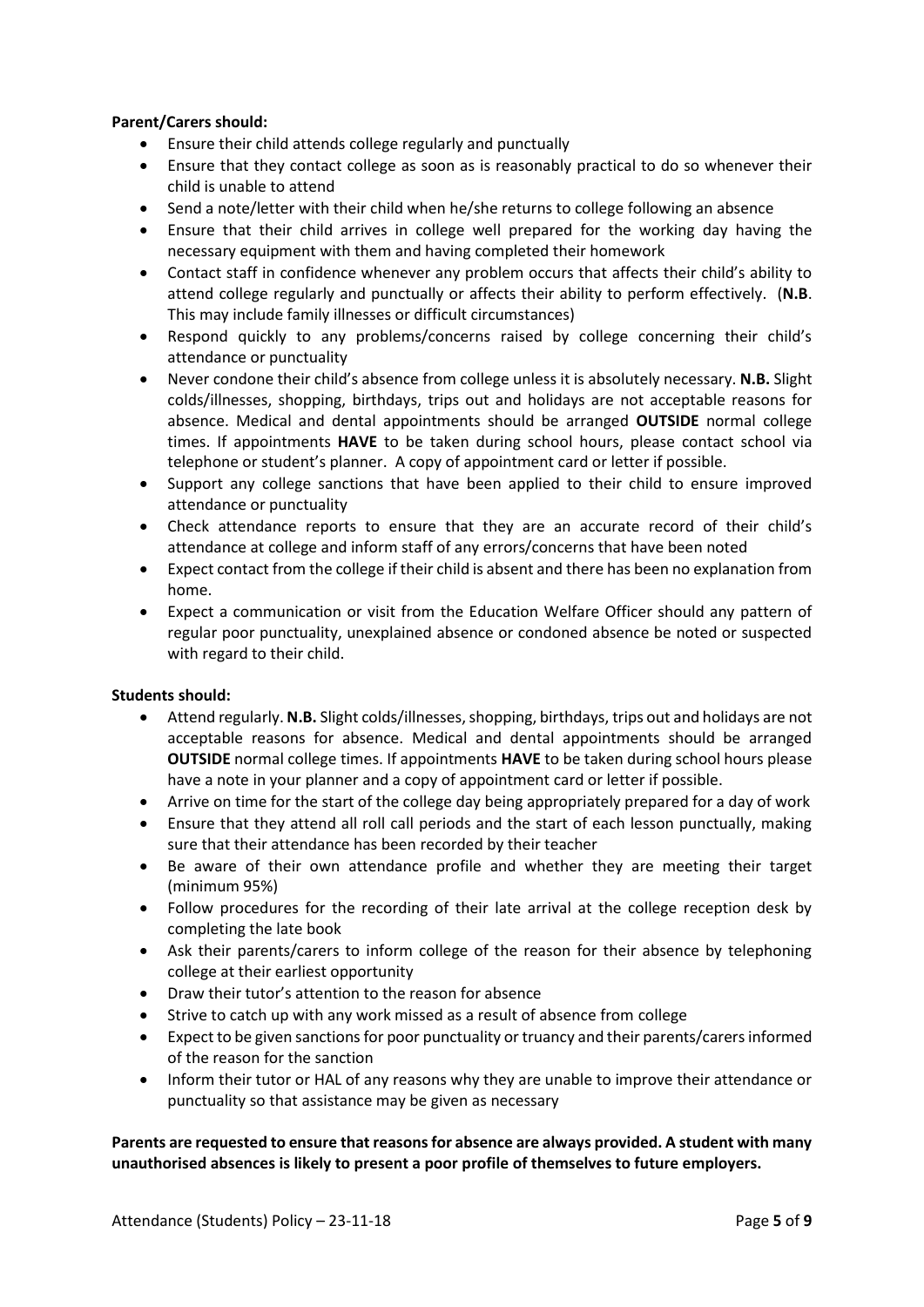#### **Further action will be taken with the EWO when students' attendance falls below target.**

#### **Responding to non-attendance or lateness:**

- Parents/carers contact college at their earliest opportunity if their child is absent or likely to be arriving late. A telephone call is preferred. This can be recorded as an answer phone message. Please state clearly your child's name, year group and tutor group. Then give the reason for absence or lateness**. (College telephone number is 01922 740300)**
- As lateness is recorded, HALs will issue an afterschool detention for any student who is consistently late.
- If the student is listed on the Education Welfare Officer caseload i.e. there are existing attendance concerns, an unauthorised code will be listed for the absence unless sufficient evidence is provided to prove otherwise.
- If a note or telephone call is not received from parents/carers, the College will attempt to contact them on the first day of absence by telephone or by letter if they are not on the telephone.
- **Where there is no response, a referral will be made to the Education Welfare Officer, who will then take the appropriate action.**
- Where non-attendance or poor punctuality continues, the case will be discussed with the Education Welfare Officer for College and further action will be planned.
- Parents/carers will be invited to attend a meeting in College. This meeting will include the appropriate HAL, parents and student and will aim to identify and solve problems that are preventing the student from attending College or arriving punctually.
- Attendance meetings are held with EWO and students in school.
- **If there is no improvement the case will be discussed again with the Education Welfare Officer with a view to a formal referral being made to the Local Authority.**
- **Further unexplained absence or poor punctuality may result in parents/carers making a court appearance and facing fines.**

#### **Term Time Extended Leave**

The law says that parents do not have the right to take their child out of school for extended leave during term-time.

In exceptional circumstances only, the Headteacher may allow parents to take their child out of class for up to five days in the school year. This will not be granted if your child's attendance is poor or if it is at a time when examinations are about to be taken. If you have no choice over the date of the leave (for example, through a work rota) permission may be given if proof of the exceptional circumstances that meet the criteria is provided well in advance of the leave date.

Parents **must** write a letter to the Headteacher and submit this for consideration before any leave is booked. Please supply written evidence which will support your case.

Your request will be considered and you will be notified of the Headteacher's decision as soon as possible. If the request is refused a copy of your letter will be forwarded to the Education Welfare Service. If leave is then taken when permission has been refused or taken without seeking authorisation a fixed penalty notice will be issued.

If you take time from school without the Headteacher's permission, or if your child fails to return on the agreed date, this will be recorded as unauthorised absence (truancy), and noted on your child's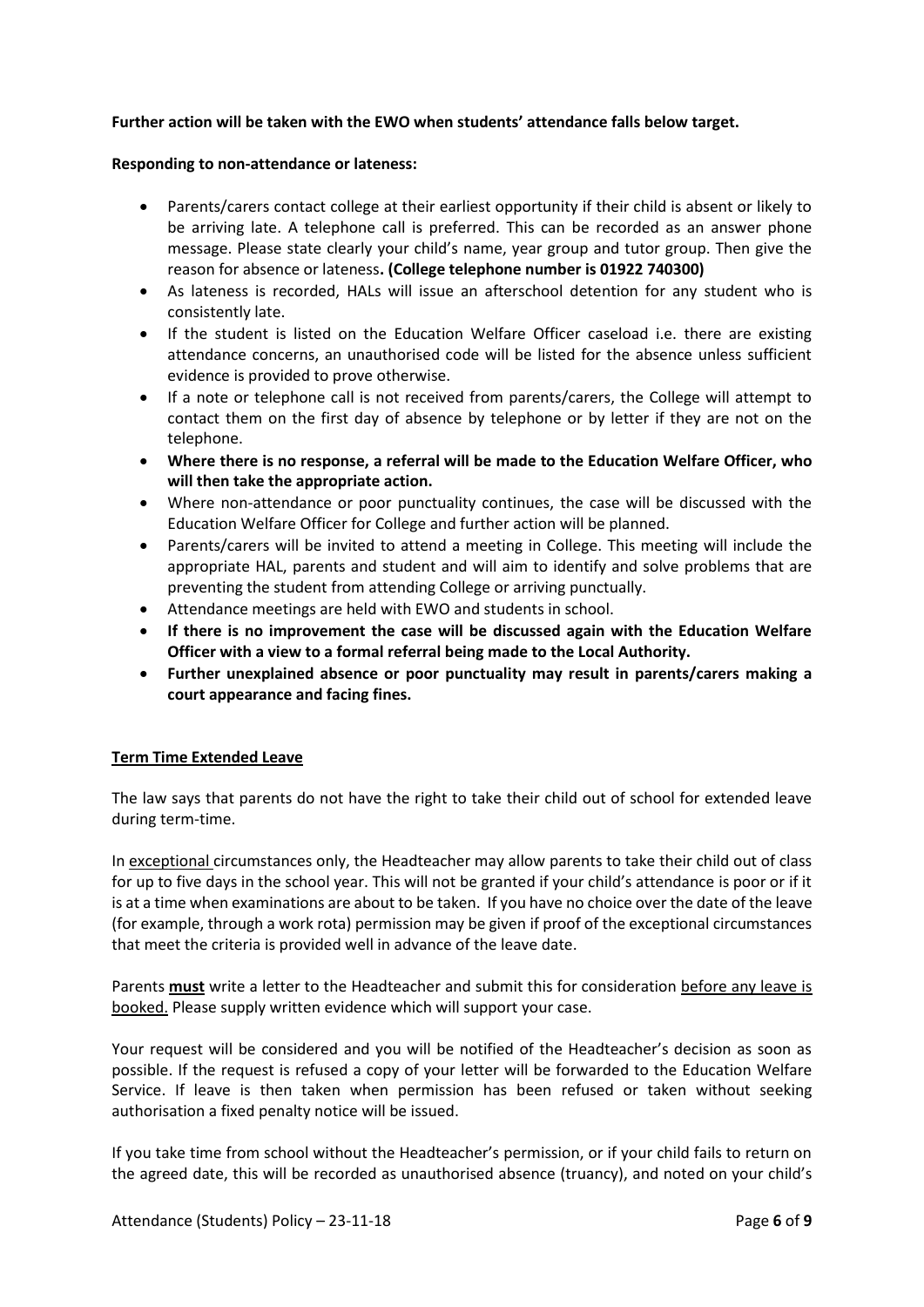Attendance Certificate and you **could also receive a £60 fine per parent, per child**. If a child has 4 days consecutive absences without medical evidence you **could also receive a £60 fine per parent, per child. If a child has 3 sporadic absences that are unauthorised you could be issued with a fixed penalty warning letter.** 

**A Fixed Penalty Notice is issued for £60 (per parent, per child) if paid within 21 days, otherwise increasing to £120 after 28 days.**

**N.B. Non-payment of fines results in a court appearance.**

#### **Appendix 3**

## Motive

Attending school and lessons regularly and being punctual enables students to make the most of every minute of learning time. Any absence or lateness will result in the loss of valuable learning time and this can seriously disadvantage your child. It is also important that these personal attributes are developed in order to foster lifelong skills he/she will need to succeed in school and beyond. Your child needs to arrive in school by 8.50 a.m. at the latest as school begins at 8.55 a.m. If your child arrives at school after this time, he/she will need to report to the front office and sign in the late register.

#### Our Aims

- To promote the importance of, and encourage, regular attendance and good punctuality in order to ensure students achieve their full potential.
- To raise awareness of the negative impact of poor attendance and poor punctuality on student's academic progress.
- To support students and parents with any issues relating to attendance and punctuality.

#### How you can help us achieve these aims

- Try to make medical appointments outside of school hour or during the holidays.
- Holidays during term time should be avoided. This type of absence is extremely disruptive, not only to the absent pupil, but also to other pupils in the teaching sets. An application for holiday leave must be made in writing to the Headteacher. Holidays taken during term time are not an entitlement and any holiday taken in this way will adversely affect your child's education and attendance record. Walsall MBC has the authority to fine parents/carers a £60 per child per parent for holidays taken during term time.
- Ensure your child is organised for school and ready to leave the house in good time to arrive at school by 8.50am as the school day starts at 8.55am.
- If you are bringing your child to school by car allow enough time for unexpected problems with traffic.
- If your child travels by bus ensure they are at their bus stop in good time.
- Work in partnership with us to solve issues relating to poor attendance and poor timekeeping.